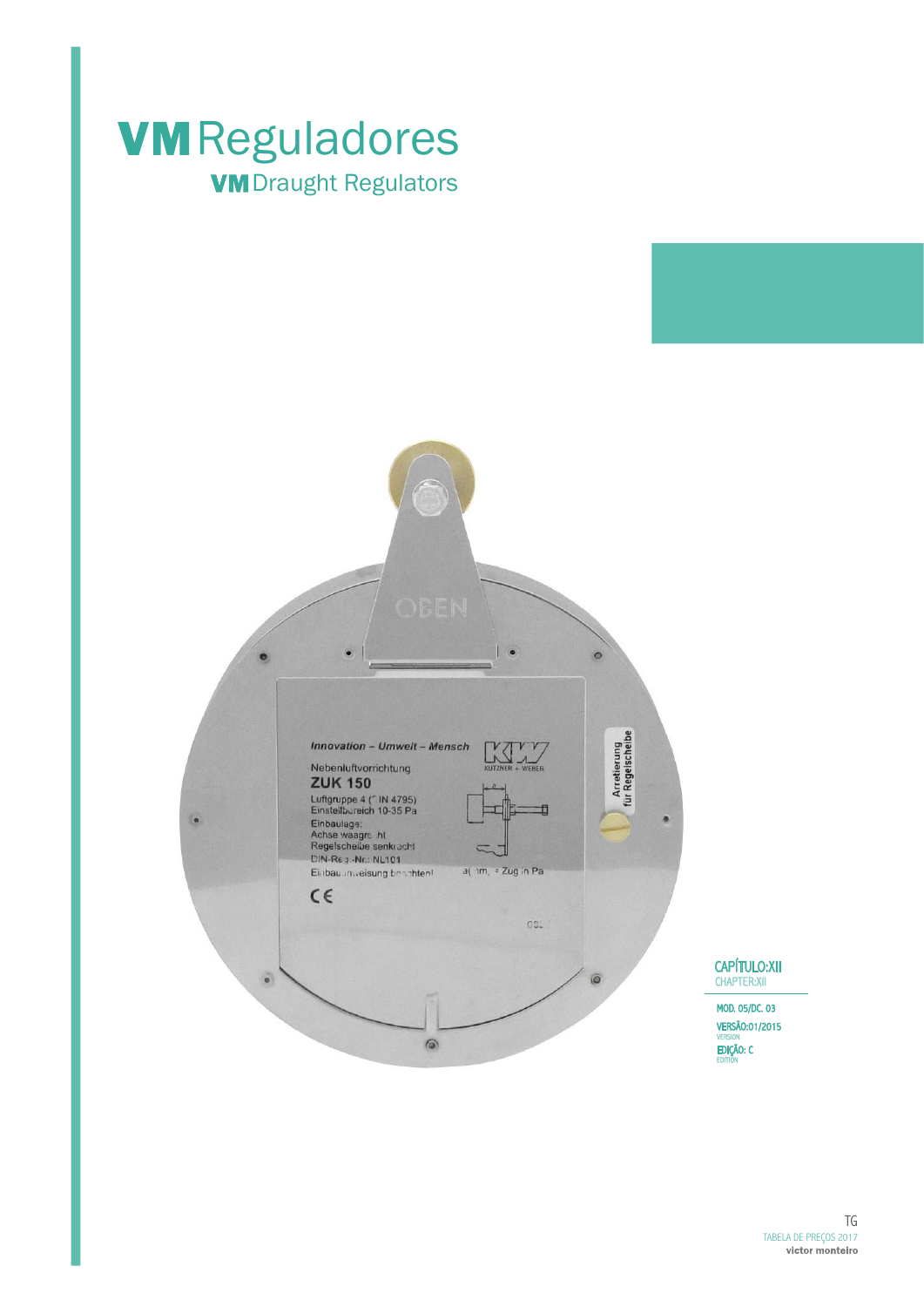## REGULADOR DE TIRAGEM

## DRAUGHT REGULATOR

## PT

O regulador de tiragem é utilizado para aumentar a eficiência do consumo de energia e melhorar a tiragem de fumos. Com as diferenças de temperaturas, interior vs exterior, a pressão da conduta tende a variar. Nesse sentido, o regulador vai-se adaptar permitindo maior ou menor admissão de ar para compensar a variação de pressão. Ao ajustar-se vai permitir que o consumo seja menor e mais constante.

## EN

The draft requlator is used to increase the efficiency of energy consumption and improve the smoke exhaustion. With the temperature differences, inside Vs outside, the pressure tends to vary. The requlator will adapt, allo or less air intake, to compensate the pressure variation.When adjusted consumption is lower and more stable.



Proibida a cópia, publicação ou distribuição, ou qualquer outro uso, na totalidade ou parte, em qualquer tipo de suporte, sem prévia autorização por escrito da Victor Monteiro, Lda. Is prohibited to copy, publish or distribute, or any other use, in whole or part in any media, without the prior written permission of Victor Monteiro, Ltd.